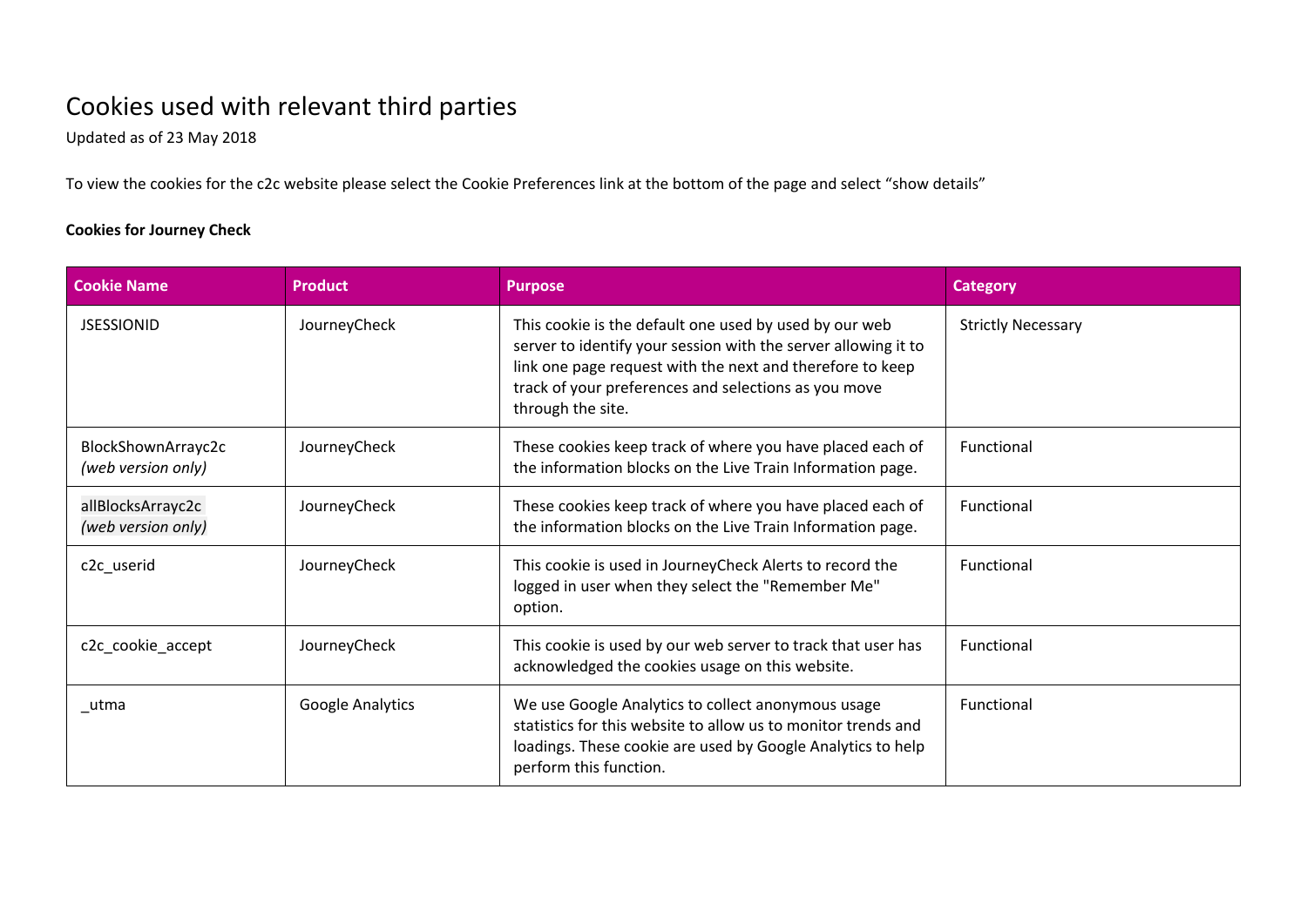| _utmb | <b>Google Analytics</b> | We use Google Analytics to collect anonymous usage<br>statistics for this website to allow us to monitor trends and<br>loadings. These cookie are used by Google Analytics to help<br>perform this function. | <b>Functional</b> |
|-------|-------------------------|--------------------------------------------------------------------------------------------------------------------------------------------------------------------------------------------------------------|-------------------|
| utmc  | <b>Google Analytics</b> | We use Google Analytics to collect anonymous usage<br>statistics for this website to allow us to monitor trends and<br>loadings. These cookie are used by Google Analytics to help<br>perform this function. | <b>Functional</b> |
| _utmz | <b>Google Analytics</b> | We use Google Analytics to collect anonymous usage<br>statistics for this website to allow us to monitor trends and<br>loadings. These cookie are used by Google Analytics to help<br>perform this function. | Functional        |

## **Cookies for Station Internet**

| <b>Cookie Name</b> | <b>Product</b>                     | <b>Purpose</b>                                                                                        | <b>Category</b>           |
|--------------------|------------------------------------|-------------------------------------------------------------------------------------------------------|---------------------------|
| gads               | Google Analytics and<br>Google Ads | Evaluate website usage and compile reports. Perform<br>optimisation on the website. Generate adverts. | Performance               |
| get UA-77088829-7  | Google Analytics and<br>Google Ads | Evaluate website usage and compile reports. Perform<br>optimisation on the website. Generate adverts. | Performance               |
| _ga                | Google Analytics and<br>Google Ads | Evaluate website usage and compile reports. Perform<br>optimisation on the website. Generate adverts. | Performance               |
| _gid               | Google Analytics and<br>Google Ads | Evaluate website usage and compile reports. Perform<br>optimisation on the website. Generate adverts. | Performance               |
| <b>JSESSIONID</b>  | Odyssys                            | Keep track of the customer's session.                                                                 | <b>Strictly Necessary</b> |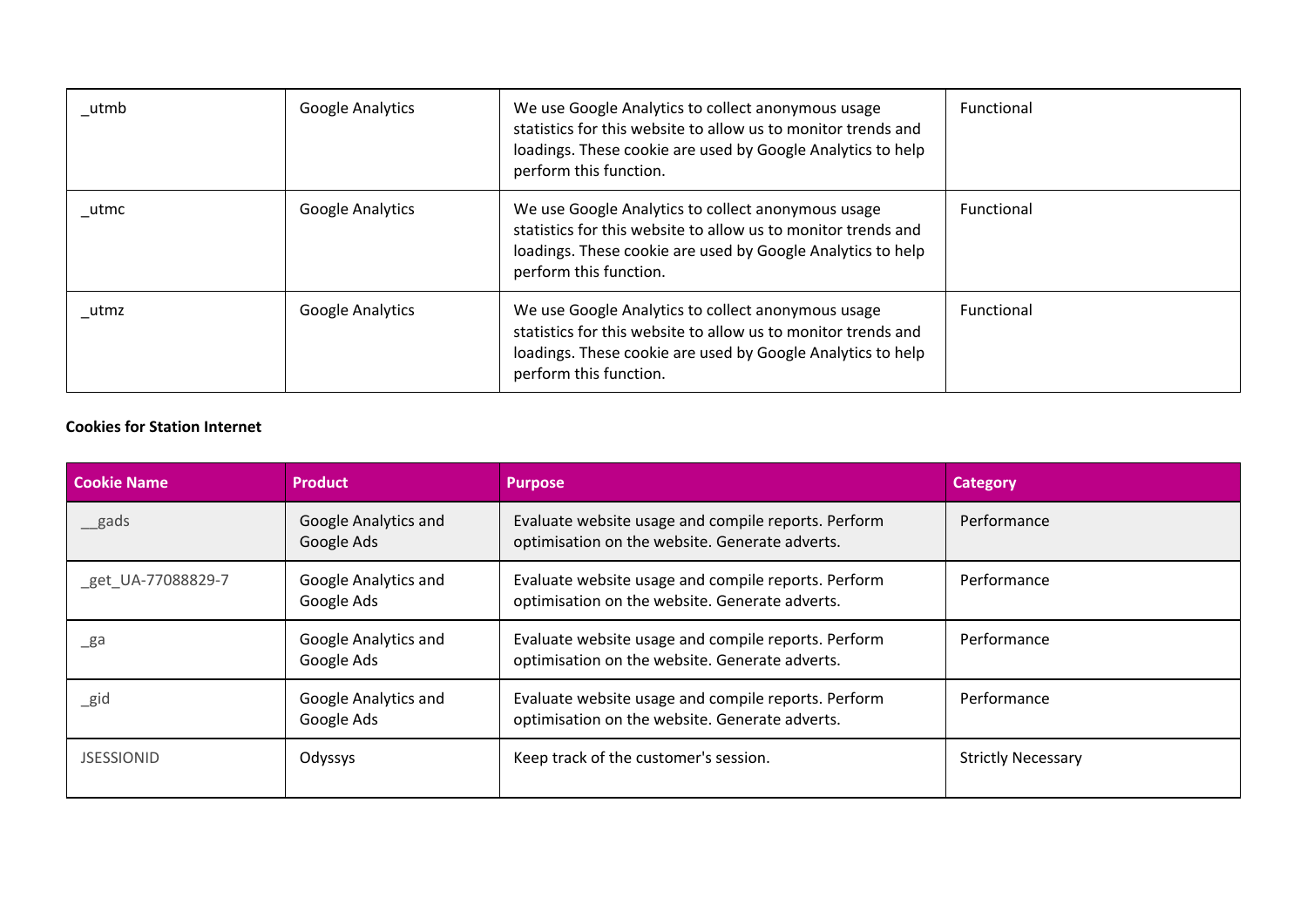| localization_enabled | Odyssys | Keep track of whether localization is enabled for the portal.                    | Functional |
|----------------------|---------|----------------------------------------------------------------------------------|------------|
| portal user lang     | Odyssys | Keep track of which language version of the portal the<br>customer has selected. | Functional |

## **Cookies for Vista (On Train Entertainment)**

| <b>Cookie Name</b>      | <b>Product</b>       | <b>Purpose</b>                                                                                                                                                                                                                                                                                                                     | <b>Category</b> |
|-------------------------|----------------------|------------------------------------------------------------------------------------------------------------------------------------------------------------------------------------------------------------------------------------------------------------------------------------------------------------------------------------|-----------------|
| player_times            | vista                | Enables playback to restart a video from the point where<br>they left it. Standard on all video-on-demand systems                                                                                                                                                                                                                  | Functional      |
| visitor_id              | vista                | Unique anonymous identifier for device on vista. Enables<br>us to capture all reporting metrics that are used in the<br>reporting system 'Kibana'. How many people on the<br>system, what they watched etc. Doesn't associate usage<br>with a user so it's anonymous. Without this we would not<br>have a reporting tool / system. | Necessary       |
| global_ad_shown         | vista                | Used to control the pre-portal advert, and importantly<br>allows us control how many times the advert is displayed.<br>Will only show once when a user first comes to the home<br>page, but prevents the ad being played again when the user<br>returns.                                                                           | Performance     |
| GAnalytics              | Google Analytics and | Evaluate website usage and compile reports. Perform<br>optimization and monitor usage across the service                                                                                                                                                                                                                           | Performance     |
| Logged $In - Logged In$ | Google DBM           | Allows us to build segments of site visitors in order to<br>retarget them with ads on other sites                                                                                                                                                                                                                                  | Performance     |

**Cookies for c2c App**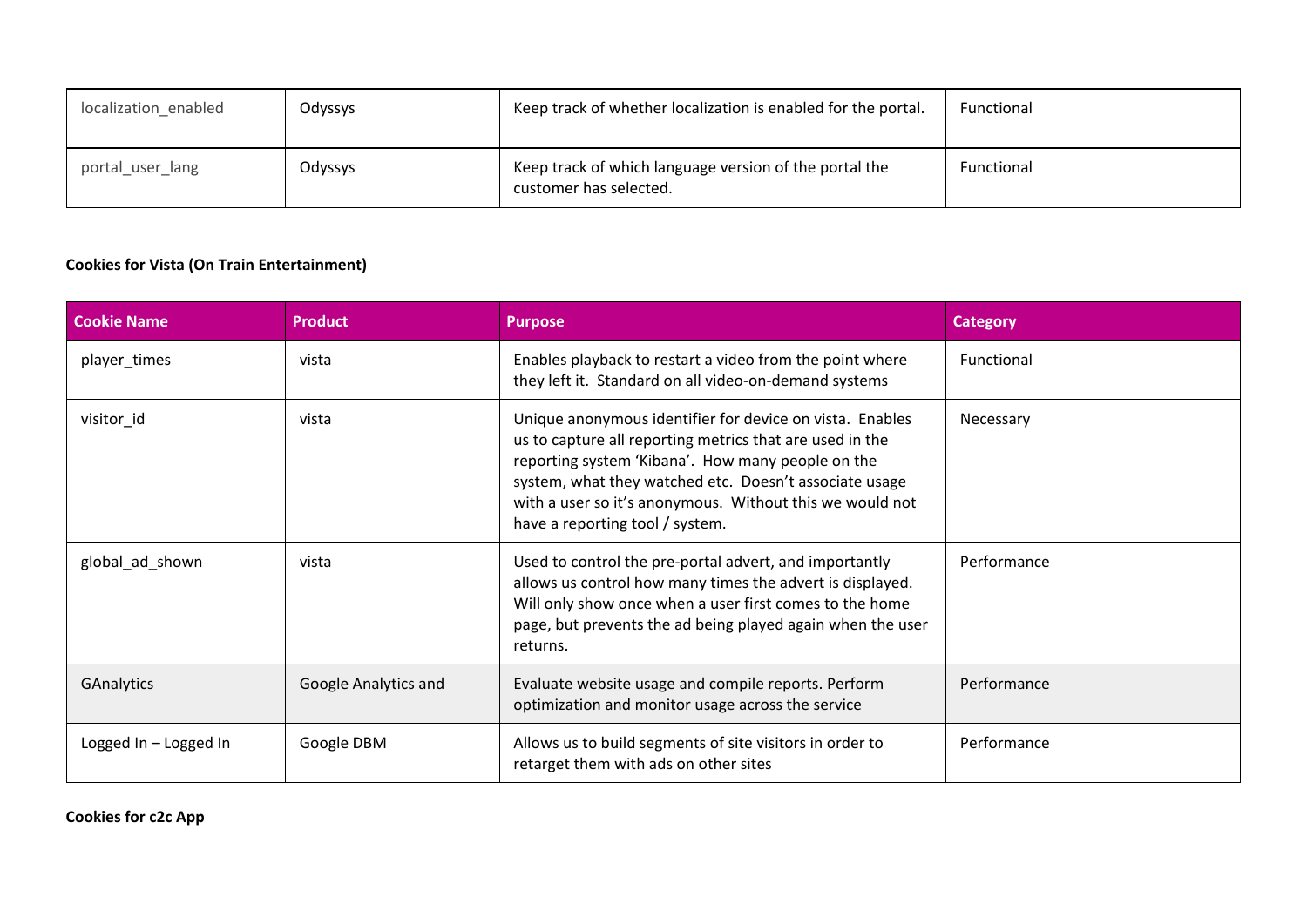| <b>Cookie Name</b>   | <b>Product</b>                   | <b>Purpose</b>                                                                                                                                                                                                                                                 | <b>Category</b> |
|----------------------|----------------------------------|----------------------------------------------------------------------------------------------------------------------------------------------------------------------------------------------------------------------------------------------------------------|-----------------|
| <b>JSESSIONID</b>    | C <sub>2</sub> C app             | For tracking user session                                                                                                                                                                                                                                      | Functional      |
| WL_PERSISTENT_COOKIE | C <sub>2</sub> C app             | The WL_PERSISTENT_COOKIE is a randomly generated ID to<br>associate a request with a user identity when there is no<br>other user identity established. It is used internally to<br>represent an anonymous ID for purposes like<br>tracking/reporting.         | Performance     |
| <b>APISID</b>        | Google Analytics and<br>Optimise | Evaluate website usage and compile reports. Perform<br>optimisation on the website                                                                                                                                                                             | Performance     |
| GA_XSRF_TOKEN        | Google Analytics and<br>Optimise | Evaluate website usage and compile reports. Perform<br>optimisation on the website                                                                                                                                                                             | Performance     |
| <b>HSID</b>          | Google Analytics and<br>Optimise | Google set a number of cookies on any page that includes a<br>Google Map. While we have no control over the cookies set<br>by Google, they appear to include a mixture of pieces of<br>information to measure the number and behaviour of<br>Google Maps users | Performance     |
| <b>NID</b>           | Google                           | Google set a number of cookies on any page that includes a<br>Google Map. While we have no control over the cookies set<br>by Google, they appear to include a mixture of pieces of<br>information to measure the number and behaviour of<br>Google Maps users | Performance     |
| SAPISID              | Google                           | Google set a number of cookies on any page that includes a<br>Google Map. While we have no control over the cookies set<br>by Google, they appear to include a mixture of pieces of<br>information to measure the number and behaviour of<br>Google Maps users | Performance     |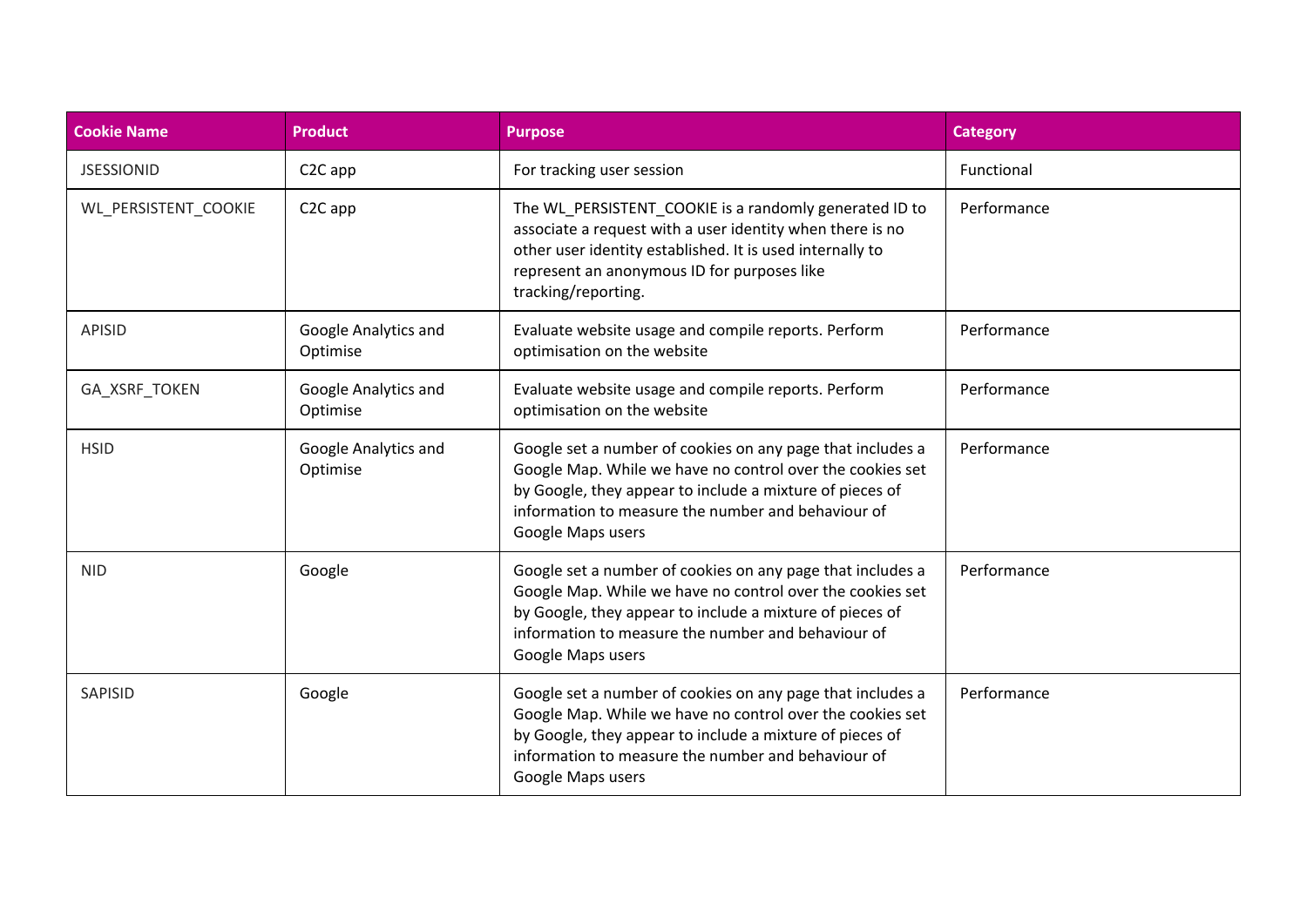| <b>SID</b>         | Google                           | Google set a number of cookies on any page that includes a<br>Google Map. While we have no control over the cookies set<br>by Google, they appear to include a mixture of pieces of<br>information to measure the number and behaviour of<br>Google Maps users | Performance |
|--------------------|----------------------------------|----------------------------------------------------------------------------------------------------------------------------------------------------------------------------------------------------------------------------------------------------------------|-------------|
| <b>SIDCC</b>       | Google                           | Google set a number of cookies on any page that includes a<br>Google Map. While we have no control over the cookies set<br>by Google, they appear to include a mixture of pieces of<br>information to measure the number and behaviour of<br>Google Maps users | Performance |
| SSID               | Google                           | Google set a number of cookies on any page that includes a<br>Google Map. While we have no control over the cookies set<br>by Google, they appear to include a mixture of pieces of<br>information to measure the number and behaviour of<br>Google Maps users | Performance |
| $\_$ gid           | Google Analytics and<br>Optimise | Used to distinguish users.                                                                                                                                                                                                                                     | Performance |
| $_{\text{m}}$ utmz | Google Analytics and<br>Optimise | Evaluate website usage and compile reports. Perform<br>optimisation on the website                                                                                                                                                                             | Performance |
| $\mathsf{g}$ a     | Google Analytics and<br>Optimise | Google Analytics: distinguishes between users                                                                                                                                                                                                                  | Performance |
| $\_$ gat           | Google Analytics and<br>Optimise | Google Analytics: used to throttle request rate, used to limit<br>the amount of data recorded by Google on high traffic<br>volume websites.                                                                                                                    | Performance |
| _gat_UA-********   | Google Analytics and<br>Optimise | Variation of the gat cookie which is used to limit the<br>amount of data recorded by Google on high traffic volume<br>websites.                                                                                                                                | Performance |